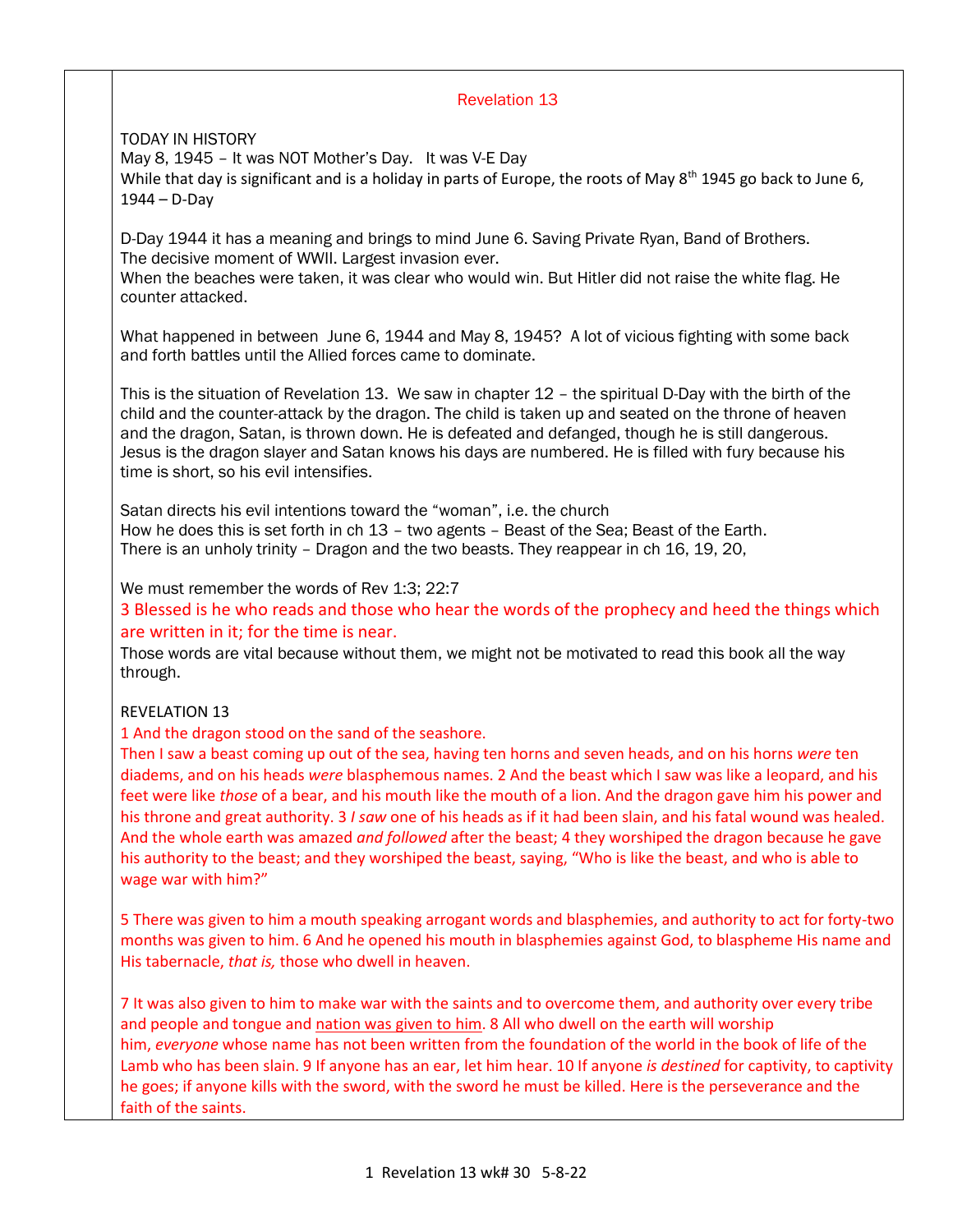First, I need to say that this passage, like others in Revelation, seems so bizarre that we might be tempted to overlook it and think it is nonsense. AVOID THAT TEMPTATION.

Scripture and human history show us that evil is real and that the enemy plays for keeps. We do ourselves and others a disservice when we underestimate the seriousness of sin and the schemes of the enemy.

Whether we see the frontal assault of Satan, as Jesus did, or the subtle deceitful scheming that is all too common, the enemy is making war with the saints to overcome them.

The Devil is a liar, a deceiver, the accuser, and he disguises himself as an angel of light (2 cor 11:14). He doesn't present himself as one trying to do harm but as one trying to do some sort of good. When anyone "Brakes Bad" he rationalizes it as somehow being for the greater good. We have no indication that Judas Iscariot had an evil intent when he betrayed Christ. In his mind he, like the religious leaders, was probably persuaded that it was better for "one man to die than for the nation to suffer." (John 11:49-50)

This is an unholy replica of the trinity that is aimed at destroying God's kingdom and his people. And their attack runs for 42 months= 1260 days. The is a time of protection and persecution while the church is given the mission of bearing WITNESS to Jesus Christ.

## Observations Regarding the beast

#1 He bears the image of the dragon 13:1

The dragon stays in the background and calls forth two beasts. He works through agents while he seeks to stay hidden.

#1 beast – ten horns, 7 heads, blasphemous names , i.e. names of one claiming to be God or to be in a position of God.

v. 2 ff description of the beast leopard – swift in attack bear – strength lion – appetite to devour

# What is this? Who is this?

#### How would the original hearers have taken this?

They were used to this genre of writing and familiar with OT, especially Daniel 7. Four beasts from the sea – 4 Empires that sought control and the persecution of God's people. They emerge from the sea, which is often shown as place of chaos and unrest.

Ch 11 he emerges from the abyss; similar to the sea.

Rev 21:1 – the sea was no more, i.e Now, I'm not a hydrologist, but I don't think he is talking about water levels in heaven. He is telling us that the source of evil is gone and will never again threaten God's people.

John turns all the four features into one great- transhistorical beast. This beast is like Babylon and Medio Persian, Greek and Roman empires, but more than any one or combination of them.

#### What is this beast?

Not one person or regime; it is an abiding principle or force at work in this world generated by the dragon that reoccurs over and over throughout history in the human manifestation of a "God opposing, Christ hating, church persecuting governmental power and man-centered ideology." Art Azurdia The image of the beast with the 10 horns and 7 heads indicates an entity with power such as Imperial rule in the days of John or other totalitarian rule from governments or institutions.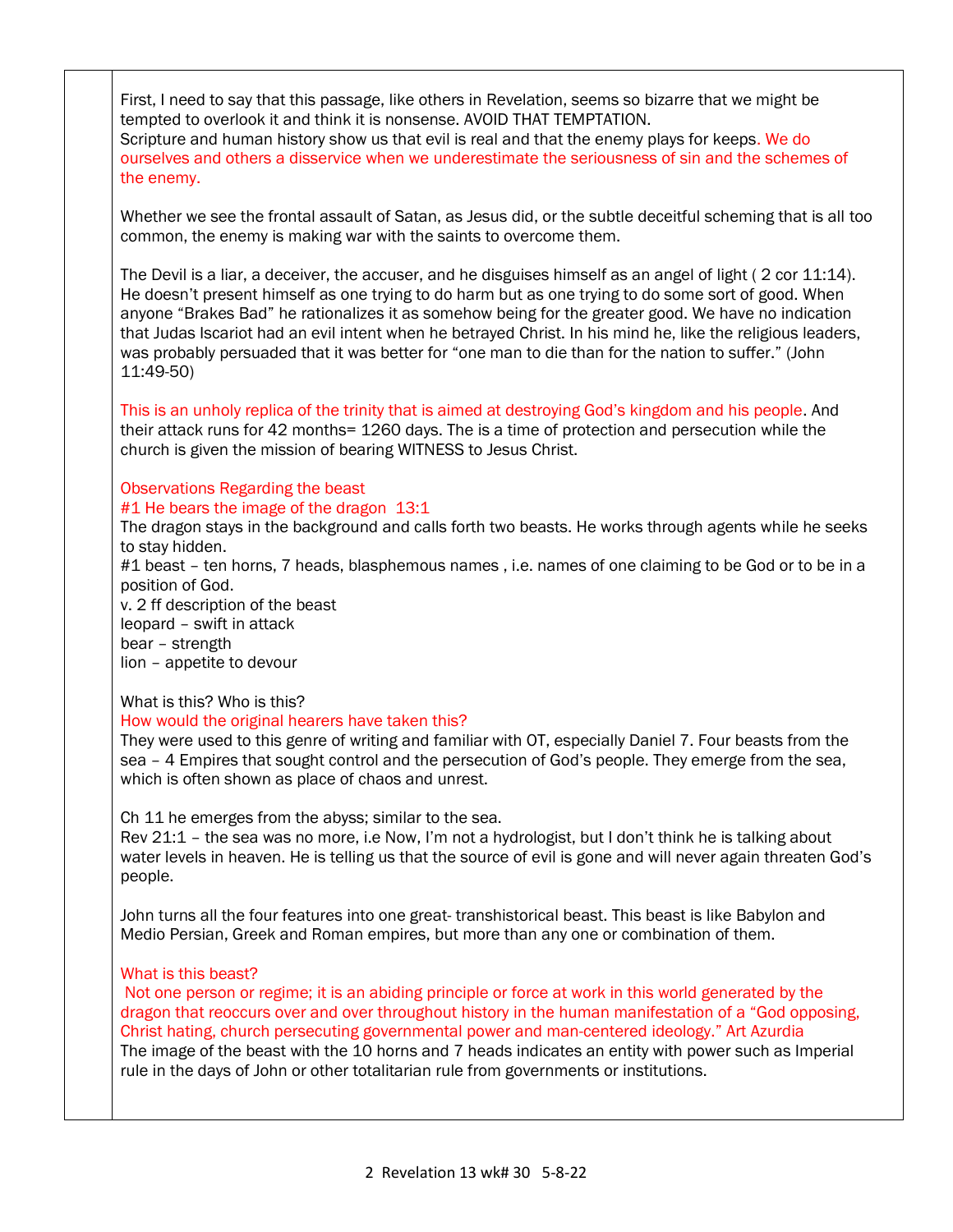This beast is some sort of a deified man-centered institution that demands allegiance that should only be reserved for God.

\*\*SIDE ROAD –The implications of this text are difficult for us because it has been hard for most Americans to think of our government "of the people, by the people and for the people" as being like the cruel evil oppressive regimes of world history. As Christians we know that the Bible affirms the validity and necessity of government as instituted by God. Most older believers have typically viewed government as friendly or neutral toward the Christian faith, or at least it was not an overt enemy. But history shows that the US government was never a willing servant of the kingdom of God. Over the years, most Americans have had their eyes opened to the fact that a "we the people" government can become quite power hungry.

REMEMBER that as we delve into the context for the original audience and for us today, we are dealing with issues that are much broader than political or cultural. They are theological in that "theos / God" has ordained rulers. He raises up and puts down kings and rulers \_ Daniel 2:21ff. Politics and culture are downstream from theology. If we forget that then we have ceded the terrain to the evil one.

13:3 7 heads/ 10- horns – the dragon's image bearer. The beast rules via force, i.e. the horns. Delegated resources of the Dragon. The Beast bears image of the dragon- i.e. his representative in human form.

The original audience would have seen the heads of Roman emperors on imperial coins. Several had already been declared divine by the Roman senate even in their own lifetime. Later in history we see "Christian" kings who claim 'divine right' as the source of their authority.

#2 The Beast imitates the pathway of the Lamb

v. 3 a death blow, but healed. The beast dies 5:6 is similar text 'standing as if slain' v.14 wounded yet lives.

The beast is a counterfeit expression of the lamb.

The beast is image bearer of the one who commissioned him, as Christ was sent by the Father.. Christ has power of God, so too the beast has power of dragon.

This reference to the death and resuscitation of the beast is often linked to the events surrounding Nero. He took his own life in AD 68 and there was a concern that the empire would collapse. But after a "year of the four emperors" Imperial power was restored under Vespasian in 69 AD. ( He was the father of Titus who destroyed Jerusalem in 70 AD).

The imperial rule recovered after being on the brink of collapse. Some have seen this text in Rev 13 as identifying the beast with the government of the day.

Thus, the Beast dies and comes back to attract the devotion of his followers.

More significantly, he functions as a false lamb to replace the Lamb. The beast is a sort of parody of Christ. This is the concept of "anti-Christ' (a term only used in 1-2 John); those who seek to stand against or in place of Christ. It is an attempt to obtain the ultimate allegiance of people by whatever means possible.

Thus it is not one single person per se but the demonic power that is expressed repeatedly in autocratic governmental structures of the world.

We have seen how the church and the kingdom of God have advanced in world history and the rulers of this world have been pushed back only to rise again in another form in another place.

#3 The beast receives the allegiance of the world v. 4-5

They don't know it is the dragon per se. they worship the beast – the dragon's proxy. They worship Satan by pledging allegiance to the rule of the beast, the values of the beast. When secular power is deified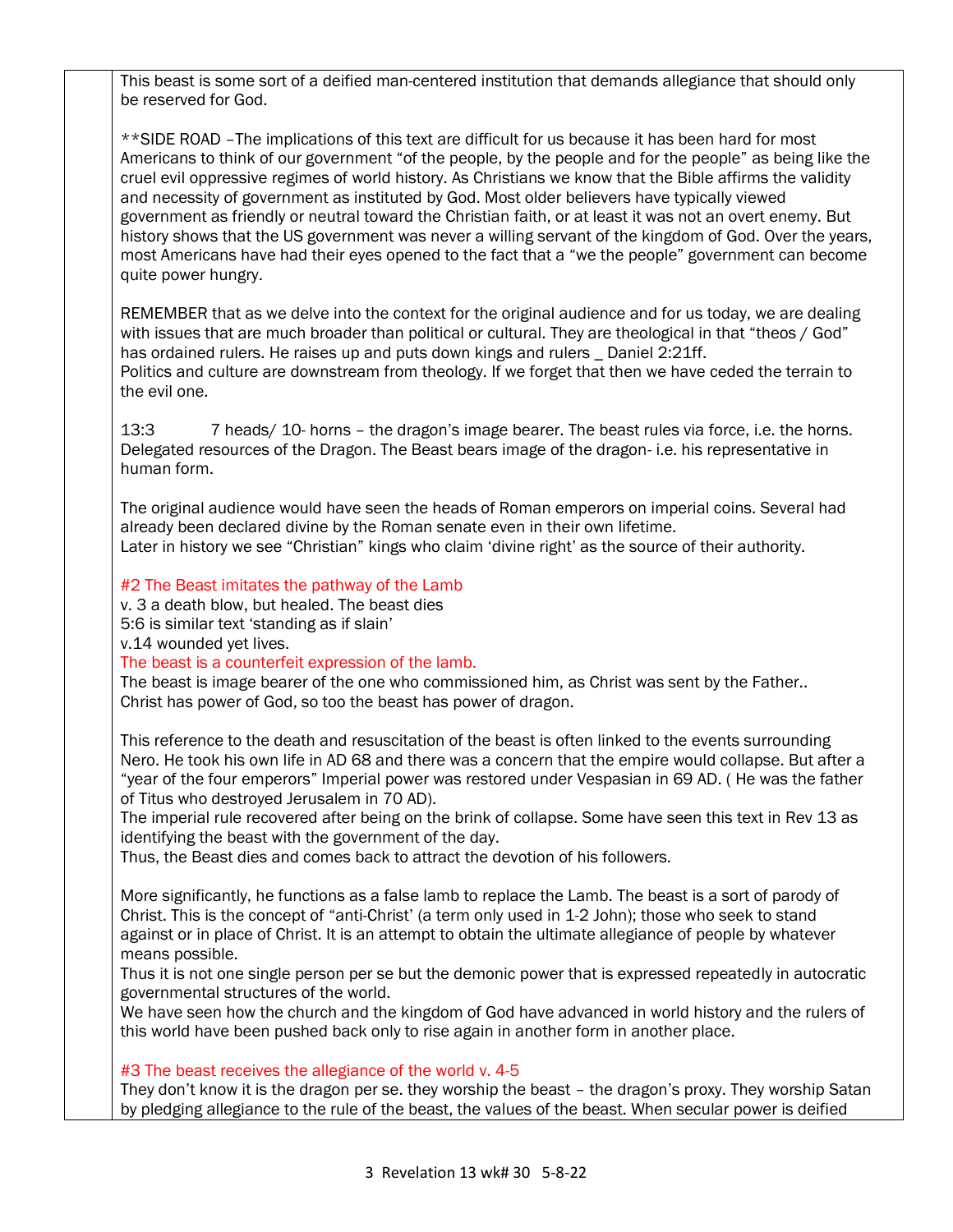and receives the allegiance that should only go to God, then that is worship. And the worship of the human proxy is a form of worship of the Dragon, even if one doesn't know it. The beast is not worshipped because of moral greatness or intrinsic beauty, but because of its power.

"Uh oh. The pastor has gone off on a tin foil hat conspiracy theory about the devil and governmental power."

I'm old enough to remember when voices now in power used to warn against big government spying on citizens, violating citizens' rights, and keeping secrets from the people. Now the shoe is on the other foot.

My point: The deceiver has been and still is active, and he still finds useful allies in the various governmental bodies around the world.

Allegiance to the beast is generated by fear, awe and despair. "What other option do we have?"

 EX: Pastor Niemoeller, German pastor who spoke against the Nazi regime and was imprisoned. When asked by a pastor who visited him in jail, "Why are you in here?", he responded, "Brother why are you NOT here?"

Anytime a person or a people hesitate to do what is right because they are afraid of the powers that be, they are putting the rulers in the place of God. Those rulers are acting like the beast.

 EX: When "we were just following orders" is the excuse for doing evil, then we know we are in a beastly regime.

 EX: "What can I or we do in the face of government power" are the sad words of those ruled by a beast.

# 1 Pet 2:14 Government is instituted by God and we are to submit "as to those who are sent by him for the punishment of evildoers and *for the* praise of those who do good."

When government does the opposite, it has become 'beastly'. Intentionally or unintentionally, it is acting as the proxy for the Dragon.

 When the government praises evildoers and punishes those who do good, then it is serving the Dragon.

Anytime a government or rulers exceed their proper bounds, when they take upon themselves divine privileges, or they move against the values of God, they are "Beastly."

Those in v.4 who cry, "Who is like the beast" mock God. They should be saying, "Who is like you O Lord" – Ex 15

John's description certainly fits the reality of the  $1<sup>st</sup>$  and  $2<sup>nd</sup>$  centuries under Roman rule. But that sort of state sponsored oppression shows up throughout history until this very day. It's not just ancient pagan leaders who oppressed the saints. "Christian" countries like England, France, Italy, and Spain have seen their share of oppression of other Christians. Communist and Muslim rulers have been involved as well. ALL HAVE SINNED…

While leaders don't come right out and say, "Satan take the wheel", when they follow their own desires and agendas they aspire to be like God. Power is addictive and those with it rarely curb their appetite voluntarily. Unrestrained power results is a clash with Christians and the kingdom of God. That is what the Devil wants, and he is more than willing to engage useful idiots in his schemes.

WHAT ABOUT THE CHURCH? The one group that can't be forced into submission by oppressive governments. That is the thrust of this text and this book. The beast uses human means to oppress the church.

(the oppression may not always be in the form of violence; it may be in the form of social pressure). It sounds like, "We need to make these changes so that society will find us more acceptable, even if it means compromising God's truth."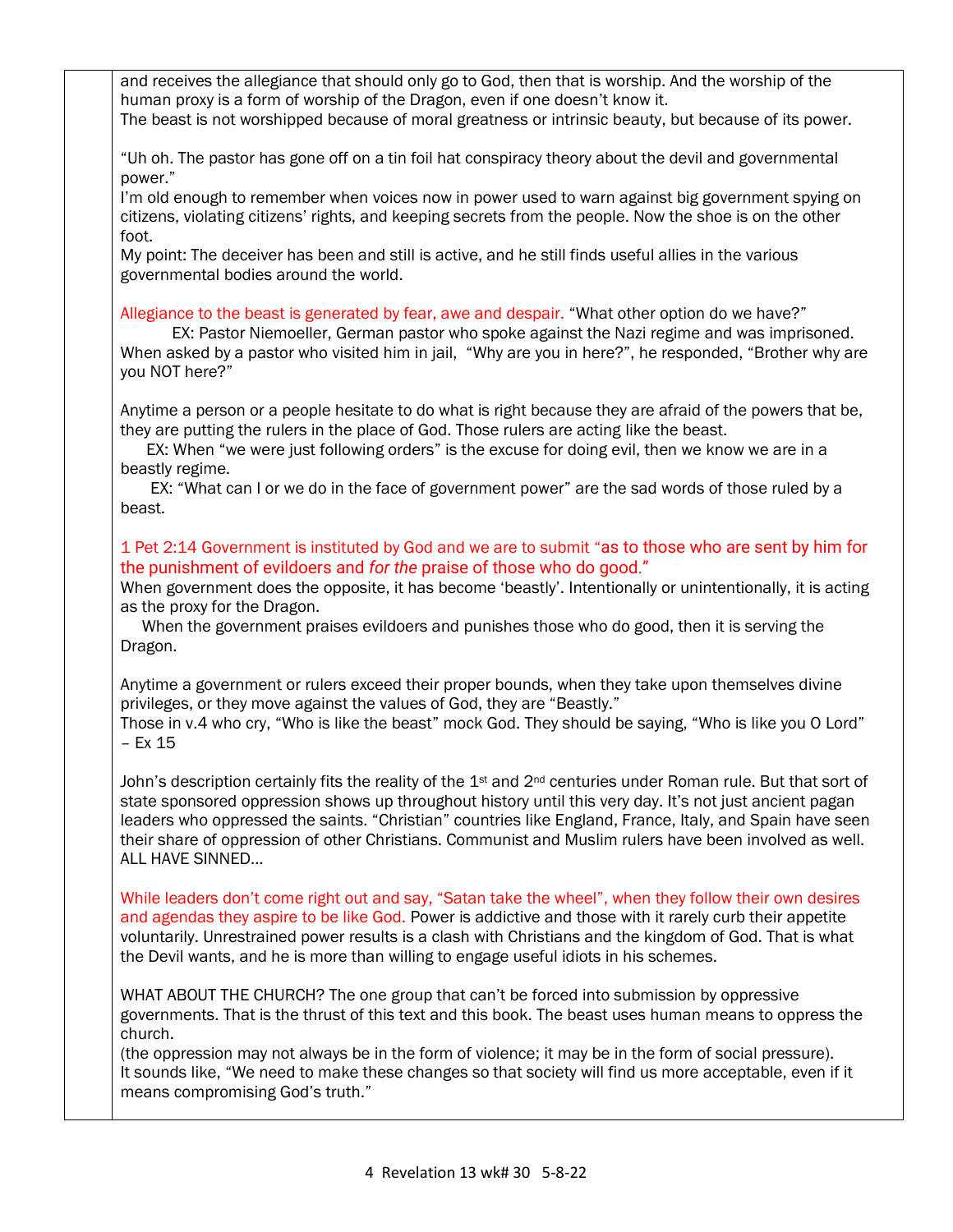Sadly, most churches that reach that point have already given up on True Truth so they don't see it as compromising. All that is left is earning the smile of the world because they've already turned their backs on God.

#### #4 The beast operates according to the constraints of God's Providence

The beast does much evil against the church and the unredeemed who worship him. The beast has power and influence, but it still loses.

"IT was given or allowed" v 4,7,etc He is not in control. These are divine passive verbs, i.e. we understand that it is God's Providence at work.

The Devil is God's enemy but not His rival. The beast is given a long leash but is still on a leash. The beast acts according to the restraints of God's providence

#### APPLICATION:

1. God has ordained every experience of persecution. Nothing can come in a haphazard way. Nothing comes that does not have God's purpose in mind v. 9 v. 10 A CALL FOR THE ENDURANCE OF THE SAINTS, i.e. to Overcome and endure until death. Even it we are to suffer unto death, it is by the providence of God. Knowing this will enable us to endure. Don't grant to the beast too much power.

\*\*This is easy to say here in LaFayette, but we need to hear it so that we might be ready. What is happening to Christians around the world may come our way one day. Let us not be unprepared.

2. No experience of persecution is wrath for our sin nor can it threaten our eternal reward. V. 8 Our names are written from eternity.

Christ took the wrath of God for our sin, so whatever the divine reason, it is NOT His wrath on us. Those names not written worship the beast and are not persecuted.

Those who don't worship the beast and suffer do so because they were called from eternity. The roster of the New Jerusalem was put together from eternity. Nothing the beast does can impact what is written from eternity.

3. To grow and stand firm we need relationships that reflect that our true unity is in Christ alone. This is cultivated in circles, not rows. Small groups can help us. Crabb – "show up and hush up."

Scripture shows that Jesus is the image bearer of God.

The kingdom of this world has become the kingdom of our Lord and of His Christ. And he shall reign forever and ever.

You don't have to fear the wicked beast if you belong to the slaughtered lamb.

COME TO THE TABLE